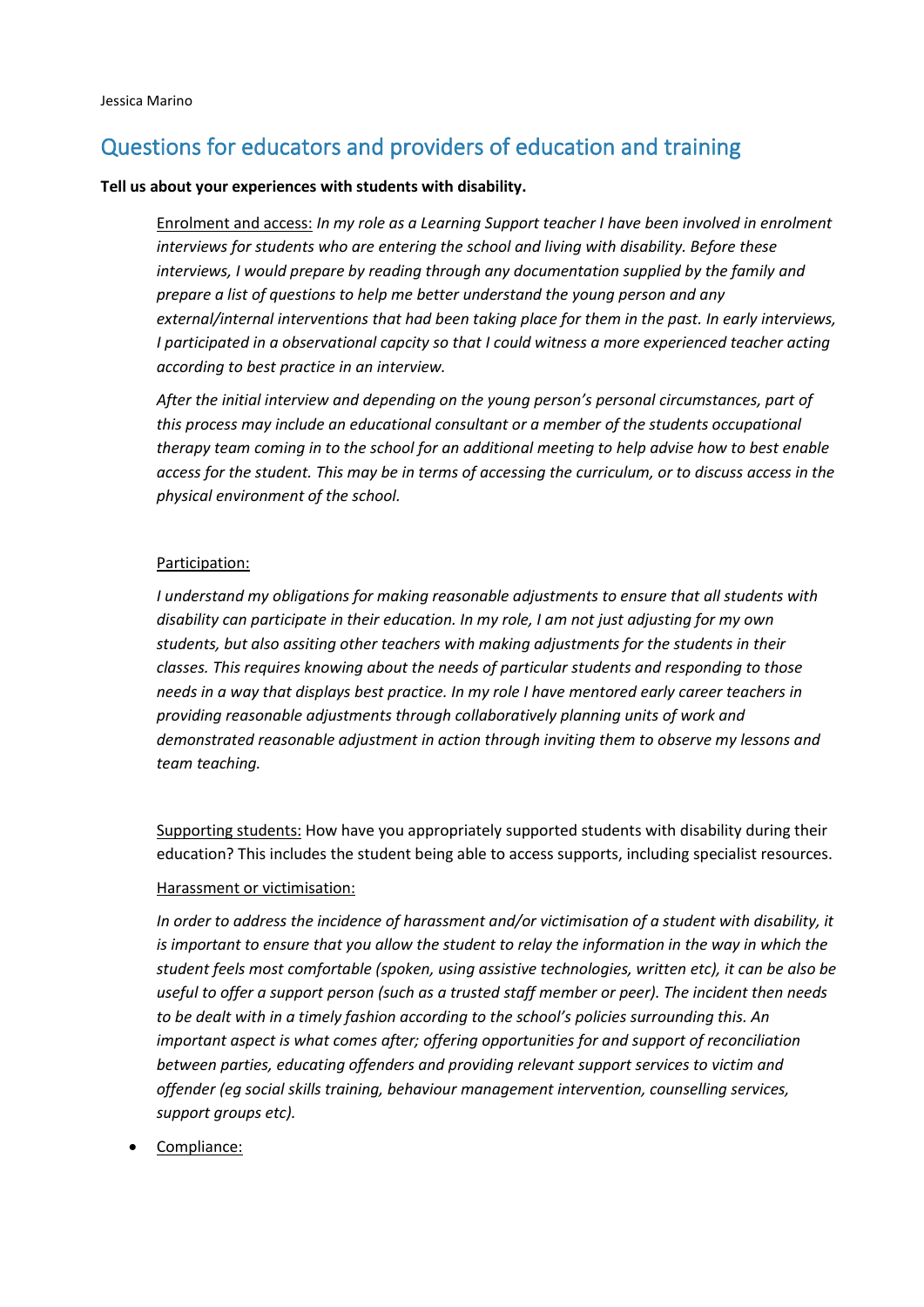*Unfortunately, issues of compliance to the DSE are raised amongst both students and parents from time to time. Usually when this comes from a student regarding a particular teacher/subject/task I respond by listening non judgmentally and talking to the student about their own rights and go through the school's relevant policies and procedures for how to address this. I would then typically talk to the teacher to find out what has happened and if needed, remind them about their legal obligation to uphold the DSE.*

*If the complaint is raised by a parent/ caregiver, I will again listen non judgementally and investigate further into the matter. I feel it is important to be cognizant of the fact that, often when parents of students with disability are placing a complaint, it is a highly emotionally charged encounter for them. It is a time when your empathy is crucial. It is also important to be mindful of the fact that the parent/caregiver themselves may also be a person living with disability. What is necessary is that data records are kept in terms of interventions taking place for the student, evidence of this (records of conversation, task/ program samples, work samples etc) and clear collaborative planning (usually in the form of an IEP) has taken place. As a Learning Support teacher, I have found that this is essential as it ensures that you are able to track and monitor what is in place for the young person. It doesn't mean that all staff members will be following the DSE, but having transparency from a Learning Support department perspective places that onus back on the individual teacher. It is the responsibility of all staff members to play an equal role in upholding the Standards.*

Transition: *Transition planning should always be a collaborative process. Many times I have worked with staff from different educational settings, parents and individual students to facilitate successful transitions of students, either to or from the school I was currently employed at or future planning for post school options. In order for a successful transition post school, I have worked with careers counsellors, the individual student and their parents/ caregivers to arrive at a solution. I have also taught classes which prepare students for the skills that they will need to successfully enter the workplace as well as organising work place opportunities for students living with disability to see what they like and to help further hone their skills prior to leaving school. My concern here is that some schools seem to do this very well, while others seem to not have the same knowledge of this stage of planning. Transition planning was not covered to a significant extent in my Masters (MSpedEd) degree, leaving me to gain this information through a combination of mentorship, experience, cross collaborative planning and professional development opportunities.* 

• Aboriginal and Torres Strait Islander students with disability: *My approach, when supporting students living with disability from Aboriginal and Torres Strait Islander background, was to initially start by familiarising myself with the student's particular cultural background. This was completed in consultation with the primary carers of the students (one of which was also from an ATSI background) and the students themselves. I found that through understanding cultural setting, socio linguistic ettiquette and history, I was better able to create opportunities for inclusion and access. This included mentoring one particular Australian indigenous student living with disability through to a student leadership position where she was able to educate her peers and form meaningful connections with her culture. This process, as an educator, was ongoing. It included mentoring the student, collecting data on the student from colleagues, individual instruction 2 x weekly during study periods, frequent communication with caregivers, monitoring of student progress, supporting the student to meet and manage her leadership responsibilities and facilitate access to an indigenous mentor for the student.*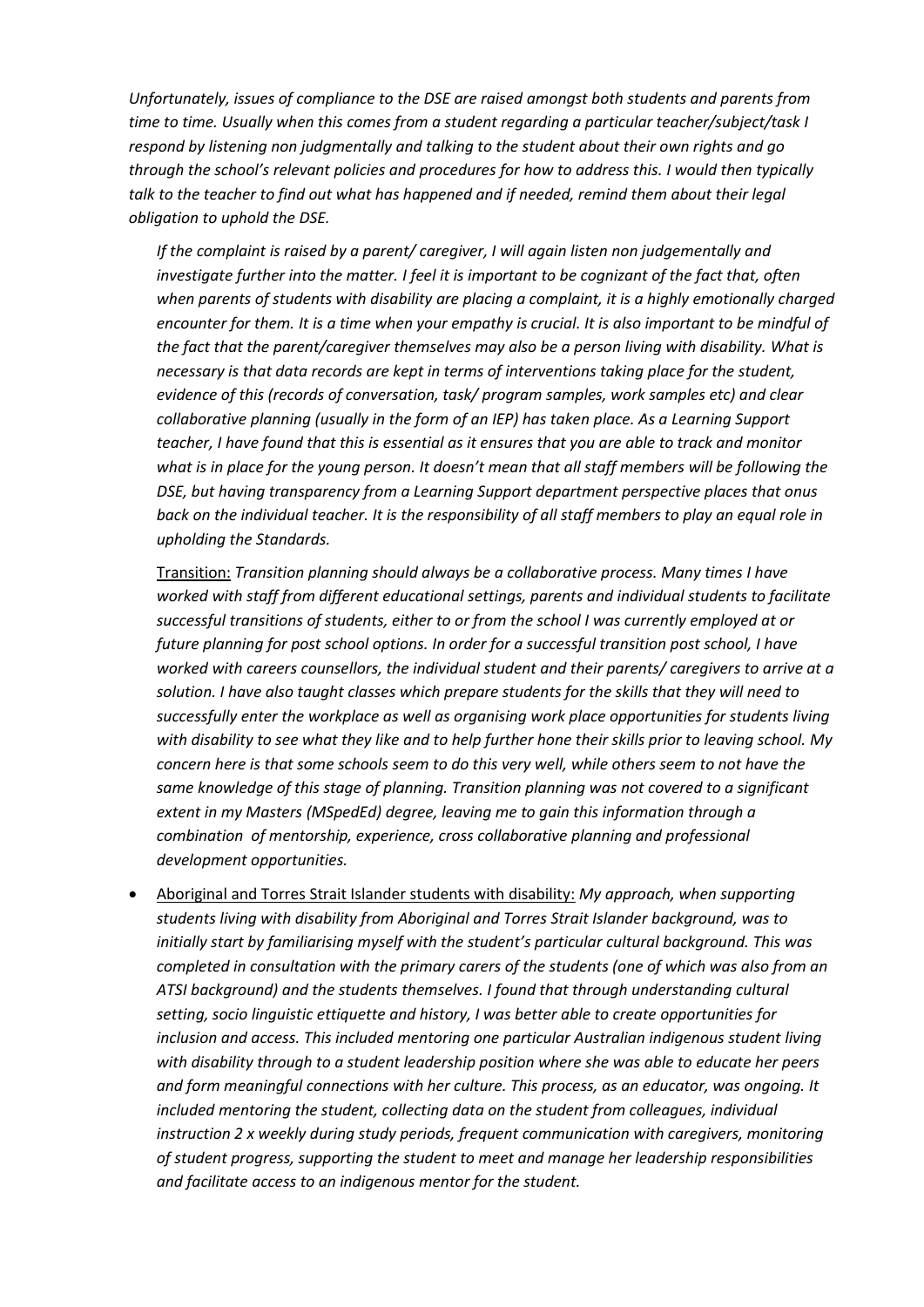- Specific experiences:
	- ➢ *Sexual orientation – One particular student I was supporting was a young person who was living with disability and whom was in the process of exploring his own sexual orientation. He had been involved in a serious incident due to inappropriate online behaviour, that he was socially unaware of at the time of initiating the communication. It was important, again, to take a collaborative approach between Wellbeing and Learning Support. Understanding the appropriate action to be taken as harassment and victimisation had already occurred (externally), was essential to ensure the student's safety. Following seeking the appropriate legal action in this situation, collaborative planning took place between the parents, Learning Support and Student Wellbeing. We started a social skills training program for the student, counselling with the school psychologist and assigned the student a mentor. We found programs for the student where he was able to meet young people similar to his age, living with disability and coming to terms with their sexual orientation.*
	- ➢ *Ethnic origin/ race – Having worked in schools which represent a wide range of cultural backgrounds, I have discovered time and again that it is crucial to ensure that you have an understanding of different cultural backgrounds, particularly in relation to cultural views around disability. I have found that for some cultures, there is a real stigma attached to disability and that this idea of shame prevents parents/ caregivers from seeking intervention for their child/ren. Parents/ caregivers of young people living with disability who come from NESB also are presented with the challenge of not being able to access the information which supports them in making decisions on behalf of their child/ren. To illuminate this, I was once supporting a student who was achieving a high academic standard but had been observed by his teachers as struggling with handwriting in examinations. Upon meeting with the student I was able to find out that his family were refugees, and while his parents held highly qualified positions overseas, they were now working in minimum wage jobs due to the language barrier and non recognition of their studies. He felt too ashamed to ask for help, and while his parents had attended information sessions where they were told about Disability Provisions, they were not able to access the language. Upon accessing a translator to discuss how best to enable their son access, the family felt they were un-deserving of assistance and had no idea that the DSE existed. While providing translated pdf versions is a great start, it doesn't cover all languages, ability levels of parents (eg. Some parents/caregivers are unable to read their native language) and the parents/caregivers need to have enough applied English language to be able to access the website in the first place. Greater community outreach is needed in the area of understanding the rights of people living with disability in diverse communities.*
- COVID-19: *Many students living with disability have struggled to participate in education as a result of COVID-19. Online learning provided the perfect opportunity for students who are typically school avoiders to take it up a notch. Many students struggled with having to adapt to a new learning style (delivered all online) and the cognitive requirments of students were increased significantly as to even begin to engage with the work, they also had to access the ICT information needed to access the work/ class that their teacher was providing.*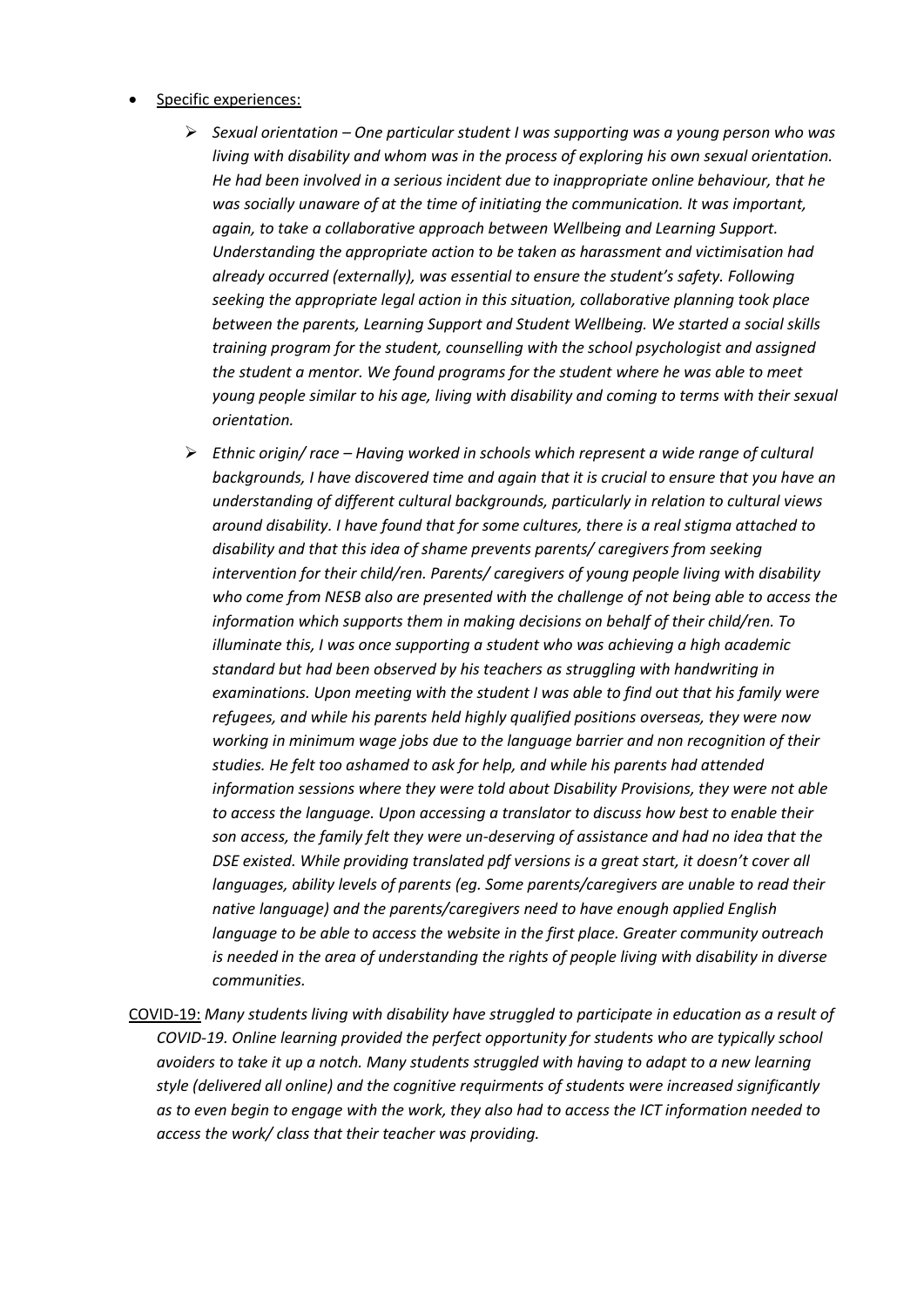- *Another significant issue that has resulted from COVID-19 is the social implications for many students living with disability. Like many people, social disconnect has been an issue. However this appears to be significantly increased for young people who have very limited social interactions outside of formal school and for those who perhaps do not have the social skill development to be able to readjust socially when re-entering formal schooling. We have seen a rise in anti-social behaviours amongst students living with disability, such as: inappropriate online interactions, breakdown of social groups, difficulty emotionally regulating both in and outside of class, self isolation from peers, increased mental health crises etc.*
- *From a teaching perspective, upholding the Standards has been challenging for teachers also. This is an area of education that needs to be seriously addressed, so that in the event of future school closures, all students are able to access their education.*

### **We want to know what you think about the Standards.**

• Are you familiar with the Standards and what they are designed to do? If so, where did you find out about the Standards?

*I am familiar with the standards. I have completed professional learning which covers the standards and also have completed refresher courses.*

- Have you received training of any kind about the Standards? What did this involve? *The training I completed involved the individual completion of online modules. It took approximately 45 minutes to complete and multiple attempts were afforded to particpants in order to pass the course. The Standards were also covered early in my Masters of Special Education studies at Macquarie University.*
- Do you understand your obligations when it comes to students with disability being able to access and participate in education? How have the Standards helped you to understand your obligations? *I do understand my obligations and I find that the standards are an incredibly useful framework for talking to other staff about creating access for students with disability.*
- Do you feel confident negotiating and implementing a reasonable adjustment? Do you know how to determine if this would result in unjustifiable hardship? *I do feel confident in this and am able to determine the grounds under which an adjustment would result in unjustifiable hardship. We developed a user friendly rubric for teachers to better understand what did and didn't count as unjustifiable hardship in adjustments based on our particular school and facilities/ staffing.*
- Do you think the Standards help students with disability to access and participate in education and training on the same basis as students without disability? Why, or why not? *The Standards provide a framework which guides the access and participation of young people with disability that is equitable to that of their peers living without disability. This is due to it giving educators a very clear guide to best practice in this area.*
- Do you think the Standards help Aboriginal and Torres Strait Islander students with disability to access and participate in education and training on the same basis as students without disability? Tell us why you think this. *The Standards have enough genrality to be applied to all students. However, I believe that there is more that could be done with the standards to address the needs of Indigenous Australians.*

This Review will help us to consider if we need to improve the Standards and how they are used and implemented. **We want to know how you think the Standards could be improved.**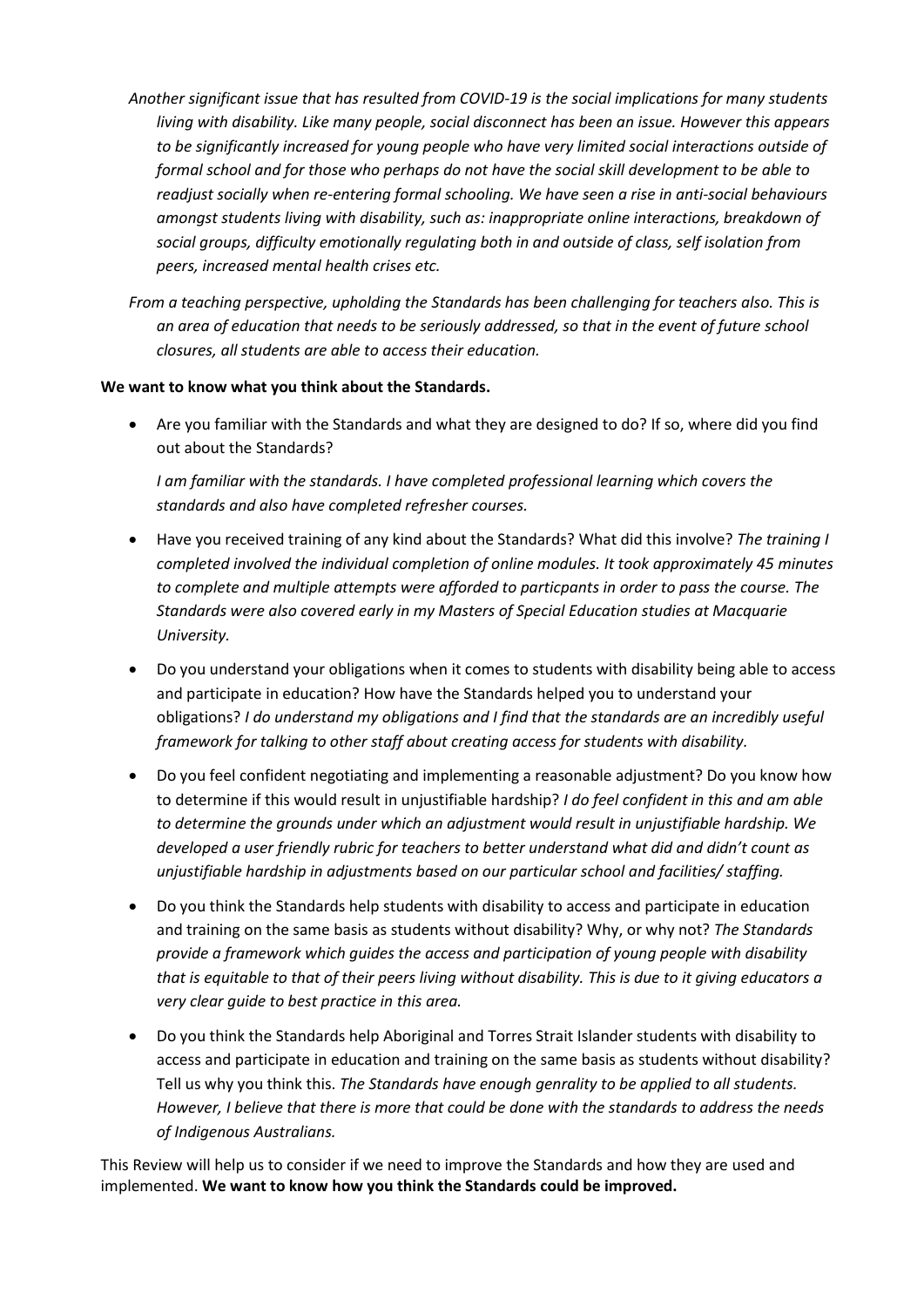• How do you think the Standards could be improved to help overcome barriers for students with disability in accessing or participating in education?

*The Standards provide a level playing field for all students and are succinct enough that if they are followed correctly, students with disability should experience equity in their education.* 

• Do the Standards need changing? If so, please let us know how you would change them.

*Other than considering the accessibility of the standards, there are two things I would like to specificially address:*

*The use of "he or she" should be removed from this document to so as to not exclude people who identify as being non-binary. It is not used frequently, but could just as easily be replaced with 'the young person' or 'the student'. This document is about inclusion and accessibility, moving forward I believe we need to apply this type of language.*

*As this is a document from th Australian Government, I think it needs a section that applies specifically to creating access for indigenous students. This needs to be done in such a way that maintains a high level of respect for and protection of indigenous rights, values, and political integrity. The Standards need to be able to demonstrate that they have historical, legal and cultural knowledge of indigenous nations. They should support indigenous interests, values and institutions.*

• What should be done to improve awareness of the Standards?

*The document itself, I feel, is inaccessible for many people. Educators, who are familiar with the terminology and the overall concept of standards, are at a distinct advantage when accessing the standards. People from a NESB, certain individuals with disability, individuals with low literacy would find this challenging to access and therefore may not be aware of the rights of individuals with disability in education settings and also unaware of the resposibilites of educators towards these young people. Anecdotally, from my own experience, when I have worked in schools with a low socioeconomic and NESB population vs. schools in more affluent areas with a demographic of parents/ caregivers with higher levels of education, I have observed a stark difference between the overall engagement with the Standards and the understanding of what this does and doesn't entitle the young person to. I fear, that when this knowledge is lacking in communities that so desperately need it, some educators may feel less community pressure to observe and uphold the standards in their setting. There is a big difference in schools when you have parents/ caregivers who will phone to ask why certain things are/ aren't happening for their child compared to families who do not even have a working phone or enough knowledge/ language to make that phonecall.*

• Do you need more or different support to help you to understand and apply the Standards? What kind of support would be useful?

*Personally, I can access the standards. However, I have much training and experience behind me to be able to do this. Not all people are in this same situation and we need to be cognisant of that.*

• Do you find the Guidance Notes for the Standards useful? If not, why not?